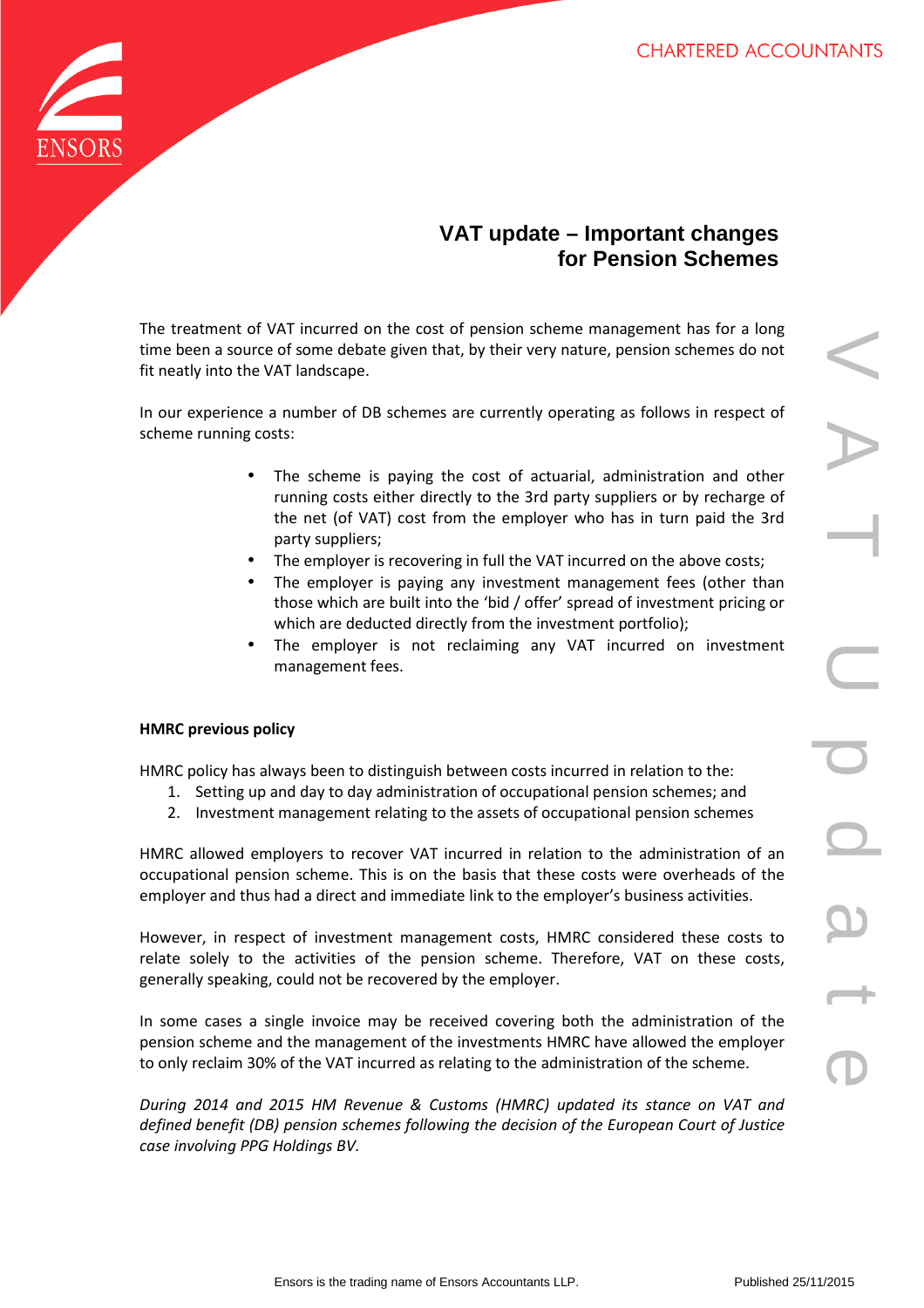### **HMRC current policy**

HMRC has now revised its view on VAT and DB pension scheme management costs.

As a result of the PPG judgement there are now circumstances where employers may be able to claim additional VAT input in relation to pension schemes where they were not previously able to do so.

HMRC now accept that where VAT is incurred in relation to a pension scheme (irrespective of whether in respect of administration or investment services) that VAT may be recovered by the employer. If there is contemporaneous evidence that the services are provided to the employer

and, in particular, the employer is a party to the contract for those services and has directly paid for them additional input VAT recoveries may be possible. As a result in order to make a recovery of VAT the employer will require a valid VAT invoice addressed to it rather than the scheme.

If, having settled the suppliers invoice, the employer makes a recharge of the net (of VAT) cost to the scheme this is considered by HMRC to be a taxable supply by the employer to the scheme. VAT will need to be charged and in a lot of cases this VAT will not be recoverable by the scheme itself.

### **Practical Implications**

In order to remain compliant with VAT rules, and not suffer additional VAT costs, it will be necessary for some advance planning to be undertaken. This may include:

1. Scheme Administration / Actuarial / Accounting costs

From 1 January 2017 VAT incurred on scheme administration, actuarial, legal, accounting and other service costs (if these services are contracted for or paid for or invoiced to the scheme) will no longer be recoverable by the employer.

In order to continue to obtain input VAT recovery it will be necessary for the contracts with the relevant supplier to be re-documented as tripartite contracts between the provider and both the scheme and the employer. In addition, such costs will need to be invoiced to and paid by the employer with no recharge of any of these costs to the scheme.

Clearly, a number of these changes may disturb what is currently set out in the Schedule of Contributions and these may also need re-consideration and revision.

Provided the appropriate documentation is put in place however in most cases there should be no additional VAT cost as a result of these changes.

2. Scheme Investment Management costs

In respect of scheme investment management costs, these new rules may provide the opportunity for additional VAT recovery by the employer over and above what has been the case up until these changes. In addition it may be possible to make a retrospective input VAT claim for up to the previous 4 years.